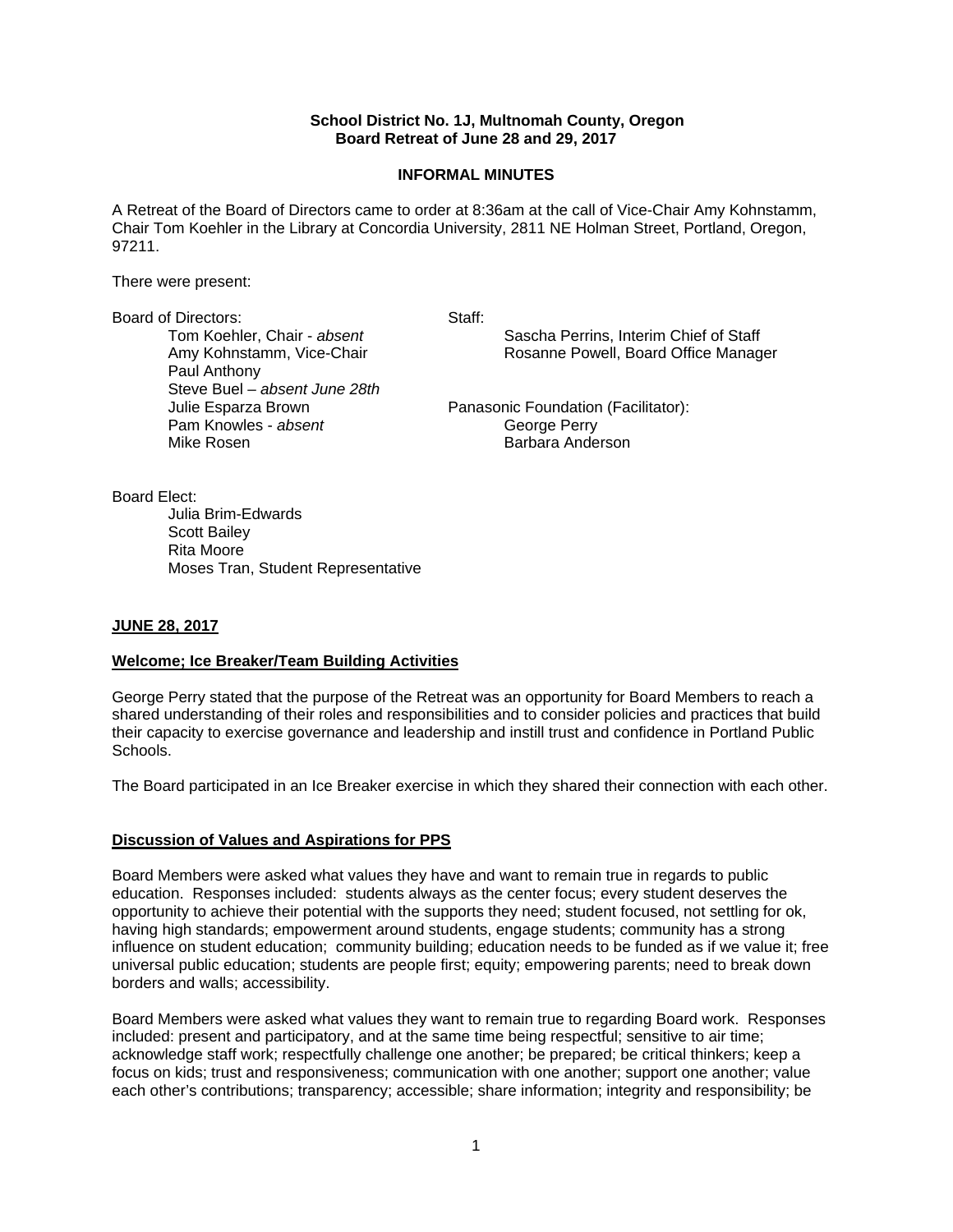prepared; earn respect; here to serve; accountable; build trust; clear communication with the public; ethics; service oriented.

At 10:30am, the Board took a ten minute break.

# **Discussion of Aspirations for the Board**

Board Members were asked how they wanted to be known as a Board. Responses included: why have updating of policies not occurred as that is the foundation of the Board's work; we are the model of civil discourse and need communication protocols and common consensus; we need a shared understanding of what Board leadership means and need to evaluate if the Board has been following policy; should be flexible with policies as sometimes a policy will not address something or it is a very old policy. Ms. Anderson reviewed the comments Board members had made during their individual phone conversations with her, and distributed a document that summarized the trends from Board interviews. Mr. Perry reviewed Carver's Policy Governance Model Principles.

At 12:15pm, the Board took a 35 minute break for lunch.

Board members discussed the governance model. Mention was made of Board training in Courageous Conversations and the need of a Board Secretary and Auditor. The Board Secretary would be the key point for Board Policy. Ms. Brim-Edwards stated that the Board needs to come to an agreement of how we air our disagreements with the majority vote, and the Board should consider the messaging after a decision is made to the community. Board Members discussed the actions that occur after they make a decision, and in the future, they would like to know the process and timeline of implementation (on-going monitoring reports).

## **Introduction to Sample Board Policies and Protocols**

Attorney Randy Geller provided an overview of sample board policies and protocols, reviewing and analyzing draft policies, and policy agreements. Mr. Geller stated that PPS governance policies were not up to date and that Interim Superintendent McKean had asked his law firm to look at the Board governance policies. Mr. Geller commented that he was surprised by how many meetings the Board has. Mr. Geller had provided his written recommendations to Board members on changing their governance policies. Ms. Brim-Edwards questioned why the Board received his documents in a confidential envelope when they should have been made public. Mr. Geller stated that his revised policies should be adopted by the Board.

At 3:00pm, the Board took a five minute break.

Mr. Perry asked the Board for their reflection on Day 1 of the Retreat. Responses included: a lot of work needs to be done on policies; setting an agreement on Board Protocols; policy work to be done; different perspectives and on-going collaboration between the new Board; Board roles and obligations; and, the elephant in the room that has not been discussed.

# **Department Presentations**

Staff members provided an overview of their department(s):

- Laura Parker, Interim Chief Information Officer Information Technology
- Jerry Vincent, Chief Operating Officer Nutrition Services, Office of School Modernization, Security Services, Facilities, Transportation, Enrollment and Transfer, and Mailroom
- Ryan Dutcher, Interim Chief Financial Officer Accounting, Payroll, Budget, Purchasing and Contracting, and Risk Management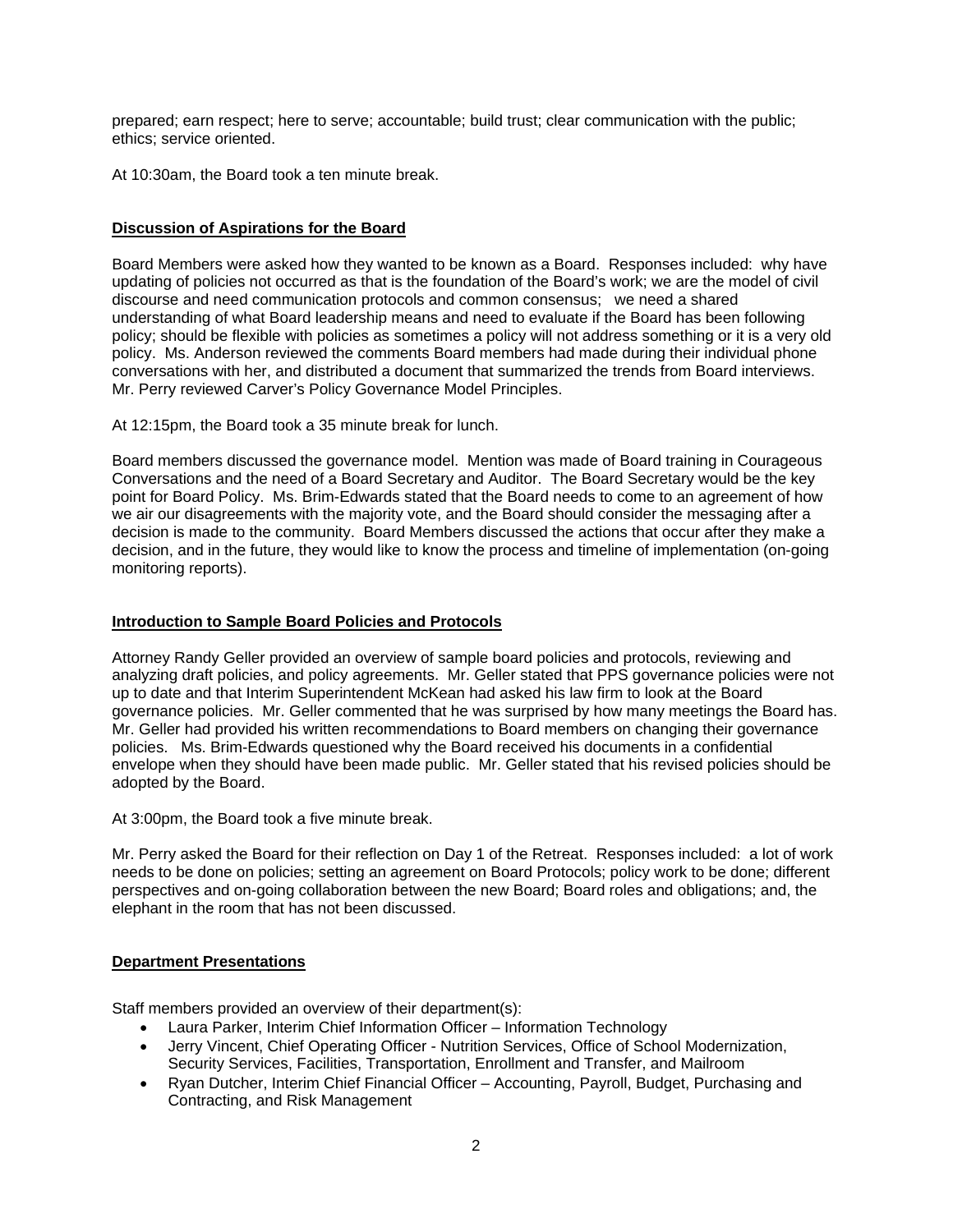- Sharon Reese, Interim Chief Human Resources Officer, and Lisa Gardner, Interim Deputy Chief Human Resources Officer – Human Resources
- Anna Richer-Taylor, Interim Chief of Communications Community Involvement and Public Affairs

The Board adjourned at 5:45pm on June 28, 2017.

## **JUNE 29, 2017**

Vice-Chair Amy Kohnstamm convened Day 2 of the Retreat at 10:53am.

The Board participated in an Ice Breaker exercise in which they shared the career they would have chosen knowing what they know now.

# **Coming Together as a Board**

Board Members were asked what their concerns of the Board were. Responses included: not just one problem with the Board, there were several; senior staff of color leaving saying they did so over the treatment of them by the Board; need to acknowledge the issue of white privilege on the Board; the way we talk about each other and the way we talk about employees; lack of communication to the community; need to be present, put electronic devices away during meetings; the tone of communication in a public meeting; no strategic vision, everything is disconnected; Board is reactive due to lack of information; need to follow our own processes and policies and hold each other accountable; Board is fractured with a lot of isolation; need to honor those who are doing the work; administration has not taken care of problems so the community has to contact Board members; lack of collaborative agenda setting.

Board Members were asked what they would like to see going forward. Responses included: would like to know what PAPSA may say to them and how we will respond as a Board; Board members should not provide confidential information to the media or others; need to follow the law carefully, stay on the issues, and no political agendas; need to be a model to children (respectful and professional language that pertains to Board business); we are a "we", the District; need to function within our lanes; Board Members may disagree; we are all committed to improve and reform the District; it is our responsibility to lead improvement efforts through policy, budget, and supervision of the Superintendent in creating systems of support; we will give staff the respect and consideration due to professional employees; we will engage in conversation with PAPSA and staff to clarify what respect and consideration looks like and invite PAPSA and others to participate; we recognize past system failures and will move forward to create strategic direction; we will find an educational leader and system designer who will lead the District and provide supports for staff to do their jobs.

Director Rosen suggested that a Committee of the Board be formed to meet with PAPSA representatives and that the Committee drafts a letter from the Board to PAPSA. It was determined that the Committee would include Directors Rosen and Anthony along with Ms. Brim-Edwards.

At 1:08pm, the Board took a 45 minute break for lunch.

### **Organizing Our Work**

Mr. Perry referred to the Metro Nashville Board Communications Protocols and asked Board Members to work on their own protocols for 45 minutes.